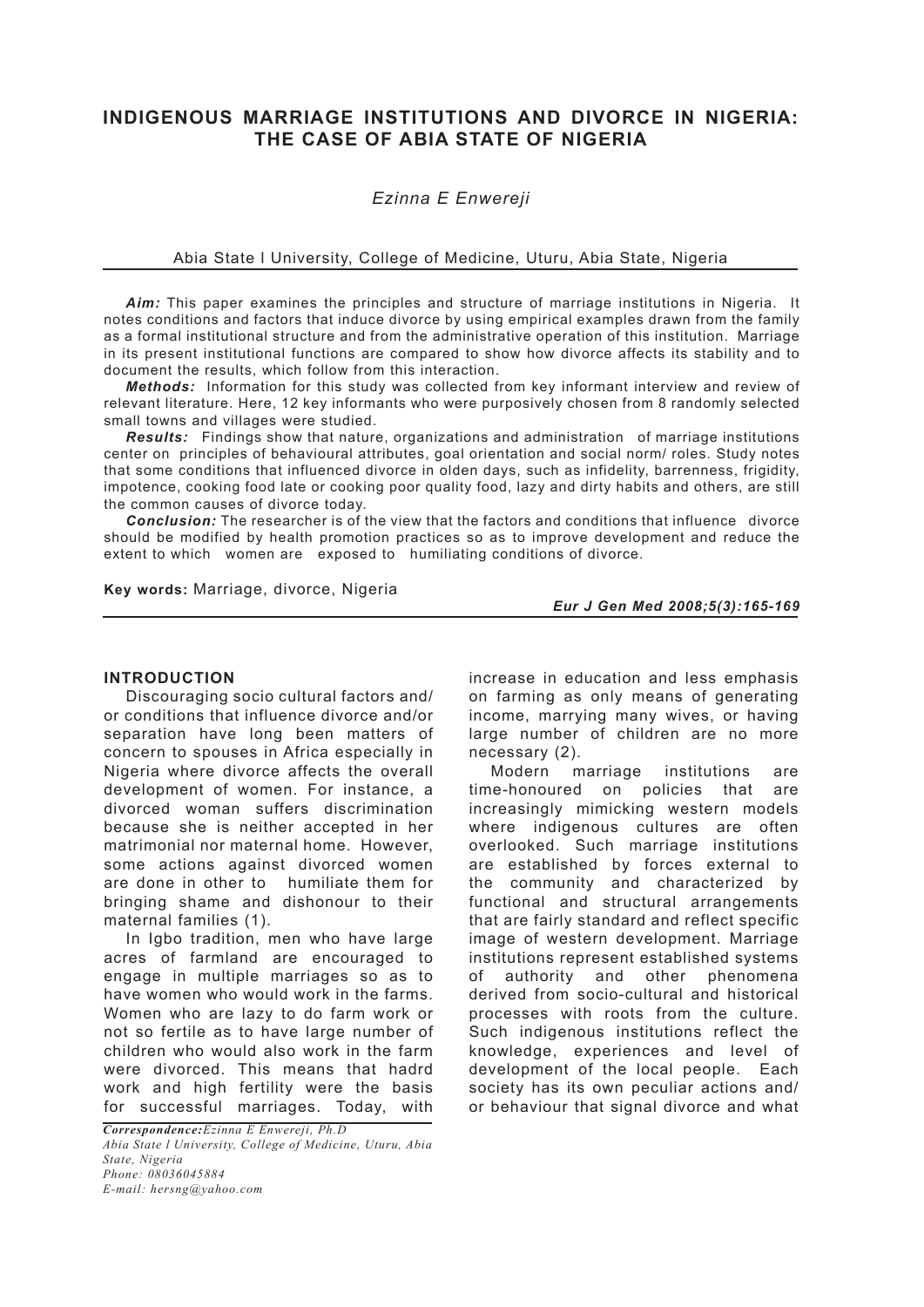| Principles             | Rooted in                                                                                                                 | Implication                                                                                                                                                                                       |
|------------------------|---------------------------------------------------------------------------------------------------------------------------|---------------------------------------------------------------------------------------------------------------------------------------------------------------------------------------------------|
| Behavioural attributes | Systems of authority reserved for<br>husbands and kinsmen                                                                 | -Structures are in place to exercise direct<br>authority in deciding matrimonial affairs.<br>-Communal ownership of marriage rites                                                                |
| Goal orientation       | Experiential knowledge based on<br>moral expectation or philosophy<br>of marriage that women's position<br>is subordinate | -Women constantly view marriage as<br>unstable and adjust their future activities<br>in this regard.<br>-Women have no right of inheritance,<br>especially, landed property.                      |
| Social norms and roles | -Culture and social values<br>-Sanctional aspects of violated<br>norms, culture and roles                                 | -Stringent roles assigned to each sex<br>-Local judicial systems set at family,<br>village and community levels<br>-Settlement of internal disputes, and<br>conflicts guided by wisdom of elders. |

**Table 1. Principles of marriage institutions** 

obtains in one society, to a large extent influences that in another society (3,4). For instance, infidelity, infertility, laziness and unhygienic behaviours are some of the major causes of divorce in many societies and women with these attributes are usually returned to their parents.

Divorce is viewed as a social prejudice used to subdue women in most societies (5,6) agrees with this opinion only in the area of stringent gender roles, where women perform majority of roles in the family.

This study intends to identify conditions and factors that encourage divorce by using empirical examples drawn from administrative operations and formal institutional structure of indigenous marriage institutions. It examines how easily available historical records on marriage institutions are. It also notes the extent to which factors that cause divorce in the old are still relevant today.

#### **MATERIAL AND METHODS**

The study focused on Abia State of

Nigeria. In Igboland, farming is the main source of livelihood. The Igbo of Abia State, especially the elderly, are good in preserving culture as well as in retaining oral historical records on indigenous marriage institutions.

The study used purposive sampling, to interview 12 key informants from 8 randomly selected small towns and villages. Information was collected from key informants using interview guide. Also relevant literature was reviewed. Data were analyzed qualitatively.

#### **RESULTS**

The study showed that the nature and organization of indigenous marriage institutions revolve around three distinct principles (Table 1). These are the behavioural attributes, goal orientation and social norms/roles. The findings revealed that the bases for divorce are deep rooted in these abstract principles.

Marriage institutions in Abia State are organized on the basis of traditional roles and systems of authority legitimized in

**Table 2. Summary of local taboos and prohibitions that point to divorce**  Actions

| 100000                                                                       |
|------------------------------------------------------------------------------|
| a husband pouring away or breaking the wife's pot of soup,                   |
| asking a wife to fill a raffia basket with water,                            |
| putting broom inside a basket and telling a wife to carry it to her parents, |
| hanging a husband's cloth over a wife's shoulder,                            |
| taking a wife back to her parents with a jar of palm wine,                   |
| locking out a wife from the matrimonial home,                                |
| giving a spouse dry stick                                                    |
| a wife abandoning her matrimonial home to live with another man.             |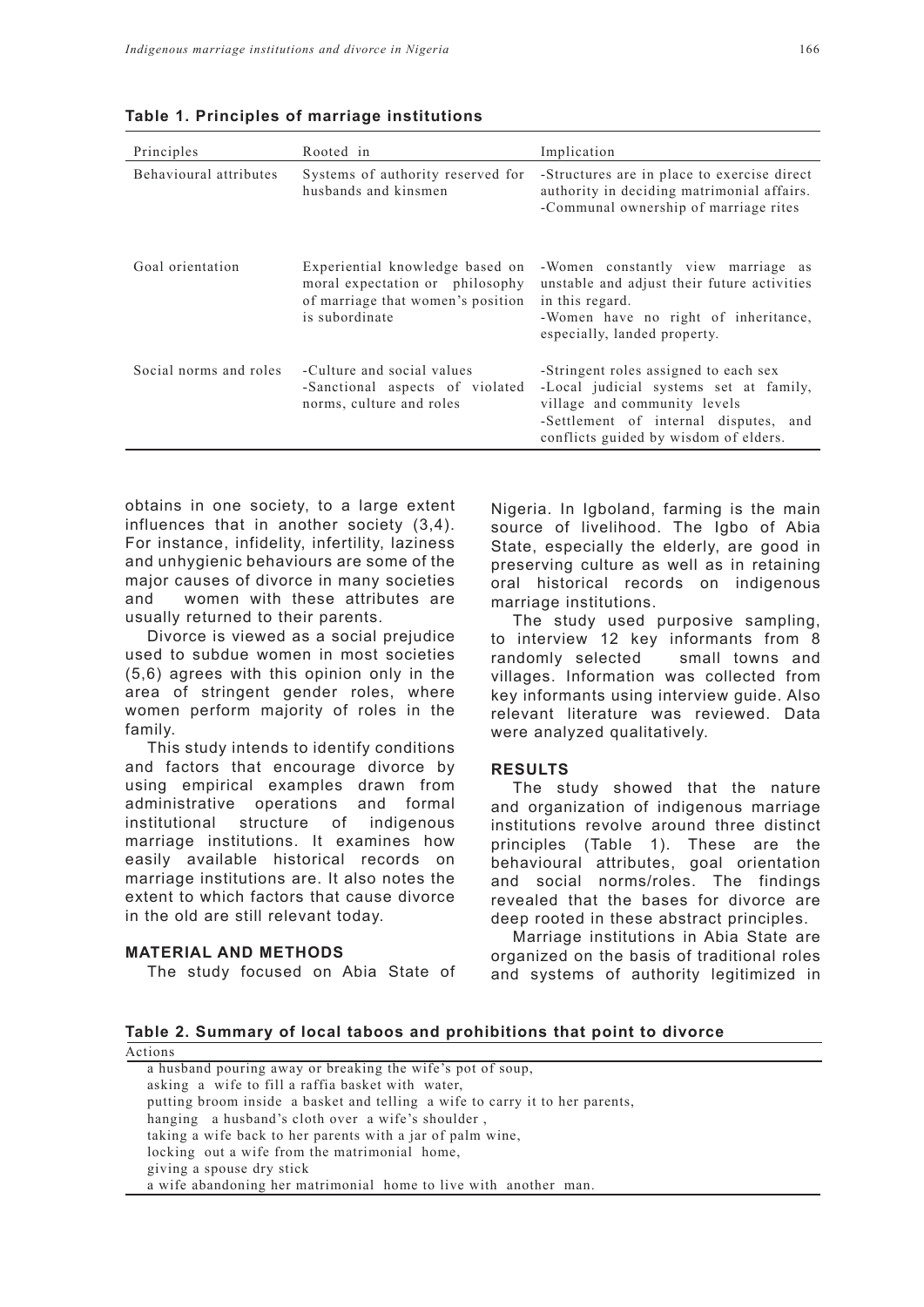Table 3. Conditions that result to divorce

| Reasons |                                                                                            |  |
|---------|--------------------------------------------------------------------------------------------|--|
|         | infidelity                                                                                 |  |
|         | infertility/barrenness                                                                     |  |
|         | impotence                                                                                  |  |
|         | probing a husband's sexual life                                                            |  |
|         | inability to reproduce male children and/or large number of children                       |  |
|         | laziness in taking on assigned gender roles including farming                              |  |
|         | cooking late and/or inability to cook delicious food                                       |  |
|         | disrespect to husband and his kinsmen                                                      |  |
|         | deviant actions like stealing, prostitution, witchcraft, fighting especially in public     |  |
|         | cases of leprosy, tuberculosis, epilepsy and sexually transmitted infections including HIV |  |
|         |                                                                                            |  |

such structures as family, kinship, clan, village council and indigenous judicial court systems where husbands and kinsmen act as arbiters. The study shows a number of local taboos and prohibitions related to practices believed to defile the cultures and usually indicate divorce. Table 2 contains summary of actions and behaviours that point to divorce.

Findings identified several factors and conditions that contributed to divorce in the traditional society (Table 3).

Tradition supports divorcing women for the reasons listed above. It is a taboo for a wife to ask her husband about his extramarital sexual relationships even if she sees him with multiple sex partners, she is not expected to probe, and otherwise, she gets divorced. In divorcing, the wife, the husband will simply return her to her parents after stripping her off resources accruing from the marriage including custody of the children.

 In addition, the husband will demand for the refund of her bride prize. Important in the finding is the practice of the husband asking for a refund of bride prize from the parents of the wife irrespective of who initiated the divorce. The refund is usually through prominent traditional rulers from the wife's side to the husband's side. The handing over of the bride prize signifies the end of that marriage. Because tradition sees marriage relationship as a private matter where external influence is forbidden, husbands and their kinsmen decide the fate of women who err and tradition prescribes rituals for erring women (Table 4).

The general belief is that failure to perform these rituals to the satisfaction of the gods of the land would result to calamities like protracted labour, insanity and sudden death, especially if the woman is accused of adultery, stealing or witchcraft. The significance of giving the woman dry stick symbolizes death, which would occur if guilty, while green stick shows life if innocent. An intriguing finding of this study is that successful completion of this ritual does not totally guarantee that the woman's husband and kinsmen would withdraw their intention to divorce her for erring.

#### **DISCUSSION**

No matter the extent of knowledge westernization offers to change indigenous institutions, the greatest demand to ensure stability is implicit respect and adherence to socio-cultural, moral and traditional expectations (7,8). In this study, the level of socio-cultural norms spouses observe and respect measures the stability of their marriage relationships. That is the philosophy of successful marriage in Abia State is a reflection of the efficient performance of the woman's subservient roles in her marriage. Also, the philosophy of indigenous marriage is aimed at the perpetuation of ascribed gender roles. Violation of gender roles

| Table 4. Common rituals performed by women who err |  |  |  |  |  |  |
|----------------------------------------------------|--|--|--|--|--|--|
|----------------------------------------------------|--|--|--|--|--|--|

| Cooking food and serving it for husband's kinsmen with chicken and/ or goat for 7 days,       |
|-----------------------------------------------------------------------------------------------|
| Offering 8 kola nuts and 8 alligator pepper to elders,                                        |
| Holding green and dry stick while swearing with coffin.                                       |
| Staying naked and swearing with life chicken before husband's, kinsmen to exonerate self from |
| suspected sexual promiscuity.                                                                 |
| Staying in secluded place for 7 days to enable elders appease the god's of the land.          |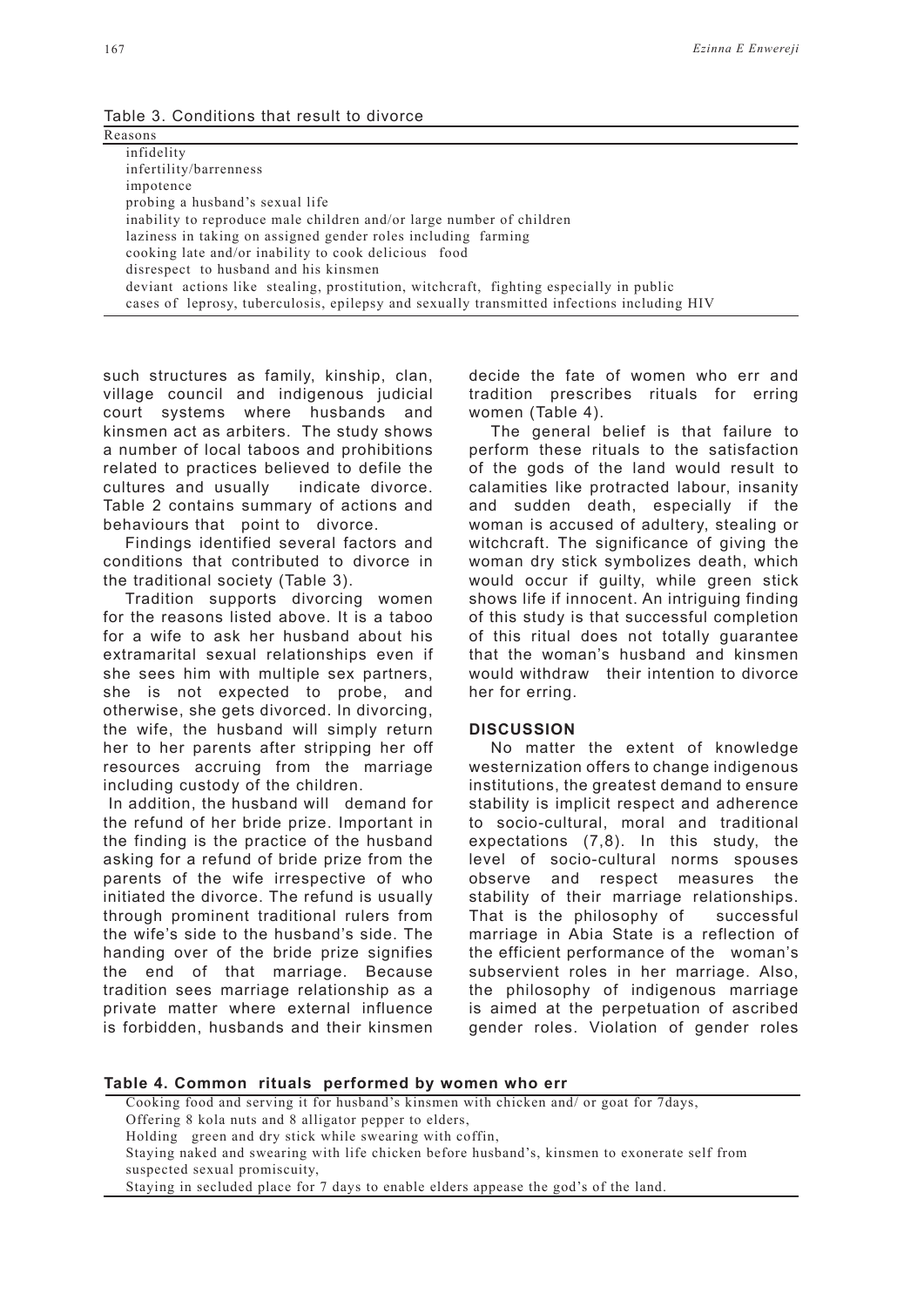especially by women is viewed seriously. The fate of such women is determined by the collective wisdom of elders from the husband's kinsmen who express this through arbitration in local judicial system held at family, village and community levels. The level to which this judicial system would hold depends on the type of cultural practice violated. For instance, if it entails adultery, stealing, witchcraft and/ or fighting a husband, the entire village would be involved and serious sanctions and/or rituals would be apportioned.

For this, it is believed that killing of male goat with 8 kola nuts and 8 alligator pepper have the power to propitiate the gods of the land to avert calamity. This belief is a powerful moral sanction against wanton destruction of family members of the erring woman and a spur for good behaviour to prevent other women from similar actions.

 The practice of requesting the parents of the divorced to refund the bride prize of their daughters, tantamount to inflicting financial hardship on the divorced and their families. In most cases, to meet up with the demand of raising funds for the refund, some divorced women usually take to prostitution or multiple sex partners. This practice could expose the divorced to sexually transmitted infections including HIV. According to(2,4) divorce in western world entails that the husband provides resources for the maintenance of the wife and offspring(s). This practice of husbands in the western world providing for family members on divorce is currently being appreciated by many people in Abia State especially the educated because of the aesthetic and values now attached to women empowerment and childcare.

There are other indigenous beliefs and practices in Abia State designed to humiliate and exploit women that require modification. For instance, the practice of divorcing a woman for reason of infertility or inability to reproduce male issues should be discouraged. There are now opportunities for spouses to foster and/or adopt children of their choice. Also the denial of the custody of underage children in the guise of preventing them from being exposed to their mother's deviant behaviours could place them at risk of malnutrition and infectious diseases. Denying mothers the custody of their underage children could negatively affect the overall development of the children as they are denied their mothers' tender loving care which could have helped in promoting increased survival rate of the children. According to (1,5) some indigenous restrictions on women parallel scientific prescriptions.

Indigenous marriage institutions in Abia State contain ideas, principles and practices that can serve as entry points in the effective family life in Nigeria and that of developing world. However, there are constraints in the maintenance of indigenous marriage institutions. These include the difficulty in refining entrenched attitudes as well as the continuous loss of indigenous belief systems and practices of marriage institutions as a result of the effects of western education on the younger generations. In addition, in communities where Christianity is very strongly practiced, some rituals prescribed for estranged families, which involve shedding of animal blood are now discouraged, often leading to the loss of traditional beliefs especially in the urban areas where culture seems to subvert indigenous practice. In this way, people in the towns no longer have the same sense of indigenous practice like their counterparts in the rural areas (8-10).

Although cultural practices have been eroded and continued to be eroded, this does not necessarily render indigenous methods outdated. Cultures advance with new changes and experiences (3,6,11). However, the harsh conditions divorced women are exposed to in indigenous marriage institutions have much to offer in terms of discouraging divorce and increasing stability in marriages. Stability in marriages will also influence reduction in activities that encourage HIV infection as there would be less number of women tempted to practice multiple sex. This shows that the more stable a marriage, the more women are empowered with education and the less they are tempted to engage in multiple sex.

# **REFERENCES**

- 1. Enwereji E. Methods of resolving family conflicts in Abia State: a case study of spouses with matrimonial problems. Nigerian School Health J 1999;11(1-2):81-9
- 2. Little K. African women in the towns: An aspect of Africa's social revelation. London: Cambridge University Press 1993